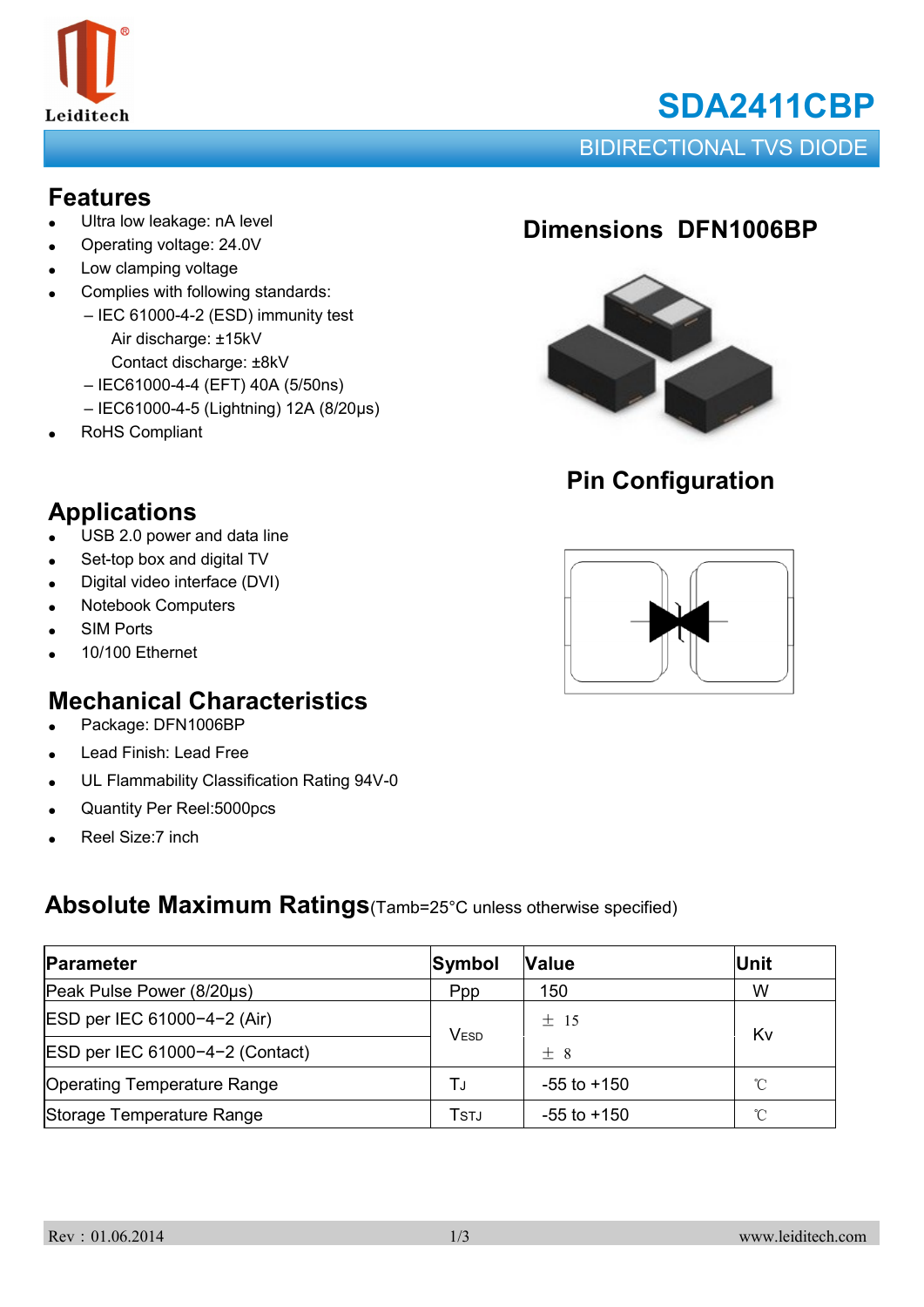

#### **Electrical Characteristics**(TA=25°C unless otherwise specified)

| Part Number | Device<br>Marking | <b>V</b> <sub>RWM</sub><br>$(\vee)$ | $V_{\text{BR}}$<br>(V) | Iт<br>(mA) | $\mathsf{V}\mathrm{c}$<br>@1A | (Max) | Vc<br>(@A) | IR<br>μA<br>(Max) | (Pf)<br>$'$ Typ.) |
|-------------|-------------------|-------------------------------------|------------------------|------------|-------------------------------|-------|------------|-------------------|-------------------|
| SDA2411CBP  | 24                | 24                                  | 26.7                   |            | <b>TBD</b>                    | TBD   | <b>TBD</b> |                   | 15                |

## **Characteristic Curves**

#### **Fig2. ESD Pulse Waveform (according to IEC 61000-4-2) Fig1. 8/20**µ**s Pulse Waveform** 120 100% **TEST** Percent of Peak Pulse Current % tr Peak Value I<sub>PP</sub> 90% WAVEFORM Percent of Peak Pulse Current % 100 I<sub>PP</sub> - Peak Pulse Current - % of I<sub>PP</sub> PARAMETERS I<sub>PP</sub> - Peak Pulse Current - % of I<sub>PP</sub> t<sub>r</sub>=8µs 80  $t_{d}$ =20 $\mu$ s 60 40  $-t_d=t$  I<sub>PP</sub>/2 10% 20  $-{\rm tr} = 0.7 \sim 1$ ns  $\vert$  Time (ns) 0 30ns 0 5 10 15 20 25 30 60ns  $t - Time (µs)$